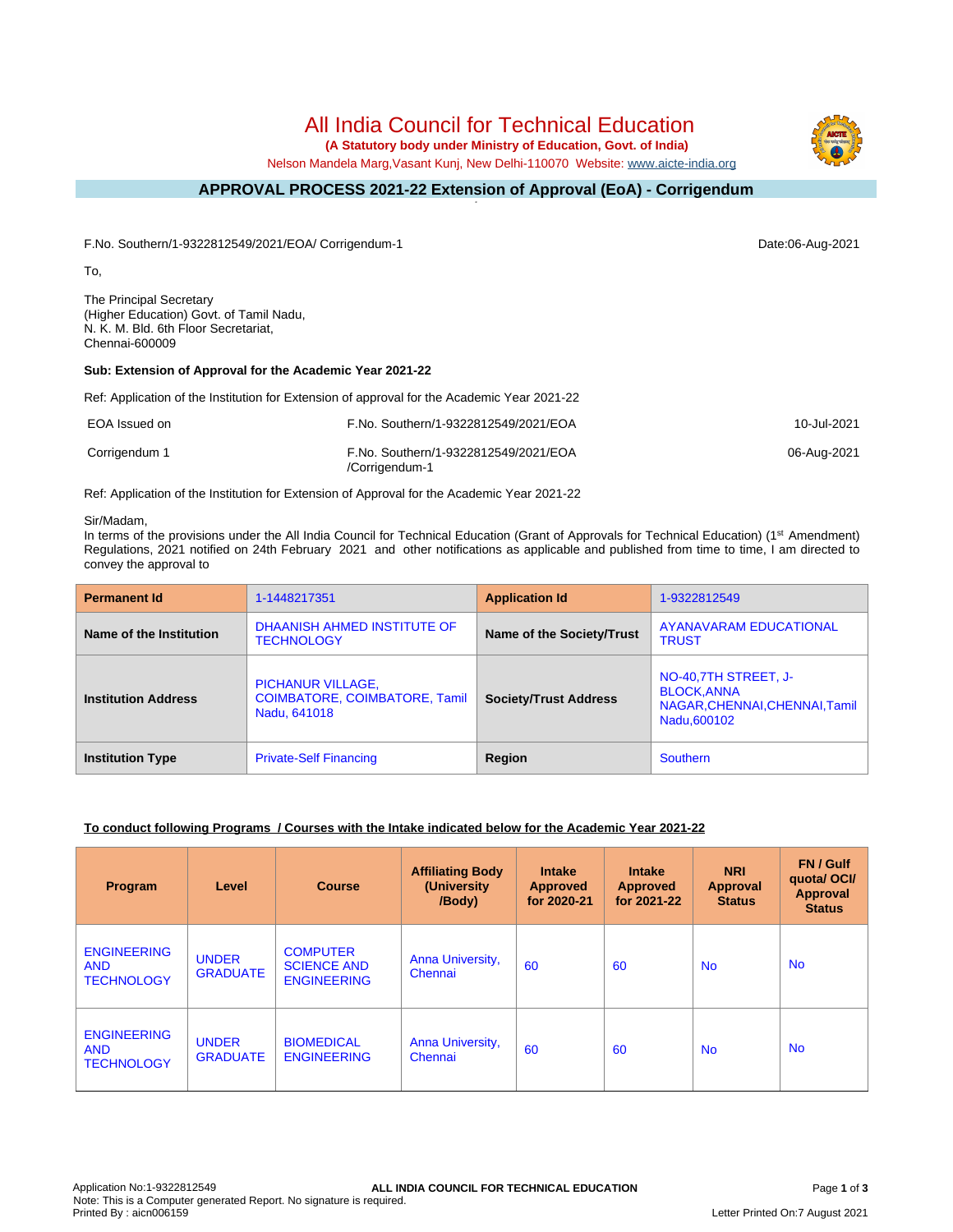| <b>ENGINEERING</b><br><b>AND</b><br><b>TECHNOLOGY</b> | <b>UNDER</b><br><b>GRADUATE</b> | <b>FOOD</b><br><b>TECHNOLOGY</b>                                              | Anna University,<br>Chennai | 60          | 60         | <b>No</b> | <b>No</b> |
|-------------------------------------------------------|---------------------------------|-------------------------------------------------------------------------------|-----------------------------|-------------|------------|-----------|-----------|
| <b>ENGINEERING</b><br><b>AND</b><br><b>TECHNOLOGY</b> | <b>UNDER</b><br><b>GRADUATE</b> | ROBOTICS AND<br><b>AUTOMATION</b>                                             | Anna University,<br>Chennai | 60          | 60         | <b>No</b> | <b>No</b> |
| <b>ENGINEERING</b><br><b>AND</b><br><b>TECHNOLOGY</b> | <b>UNDER</b><br><b>GRADUATE</b> | <b>ARTIFICIAL</b><br><b>INTELLIGENCE</b><br><b>AND DATA</b><br><b>SCIENCE</b> | Anna University,<br>Chennai | $\mathbf 0$ | $60^{#}\%$ | <b>No</b> | <b>No</b> |

## Approved New Course(s)

#### **Course(s) Applied for Closure by the Institution for the Academic Year 2021-22**

| <b>Program</b>                                        | Level                           | <b>Course</b>                                         | <b>Affiliating Body</b><br>(Univ/Body) | <b>Course Closure Status</b> |
|-------------------------------------------------------|---------------------------------|-------------------------------------------------------|----------------------------------------|------------------------------|
| <b>ENGINEERING</b><br><b>AND</b><br><b>TECHNOLOGY</b> | <b>UNDER</b><br><b>GRADUATE</b> | <b>ELECTRONICS &amp;</b><br><b>COMMUNICATION ENGG</b> | <b>Anna University,</b><br>Chennai     | Approved                     |

#### **It is mandatory to comply with all the essential requirements as given in APH 2021-22 (Appendix 6)**

# **Important Instructions**

- 1. **Corrigendum for-** 1. Approval of New Course, Closure of the Course
	-
- 2. The State Government/ UT/ Directorate of Technical Education/ Directorate of Medical Education shall ensure that 10% of reservation for Economically Weaker Section (EWS) as per the reservation policy for admission, operational from the Academic year 2019-20 is implemented without affecting the reservation percentages of SC/ ST/ OBC/ General. However, this would not be applicable in the case of Minority Institutions referred to the Clause (1) of Article 30 of Constitution of India. Such Institution shall be permitted to increase in annual permitted strength over a maximum period of two years.
- 3. The Institution offering courses earlier in the Regular Shift, First Shift, Second Shift/Part Time now amalgamated as total intake shall have to fulfil all facilities such as Infrastructure, Faculty and other requirements as per the norms specified in the Approval Process Handbook 2021-22 for the Total Approved Intake. Further, the Institutions Deemed to be Universities/ Institutions having Accreditation/ Autonomy status shall have to maintain the Faculty: Student ratio as specified in the Approval Process Handbook.
- 4. Strict compliance of Anti-Ragging Regulation, Establishment of Committee for SC/ ST, Establishment of Internal Complaint Committee (ICC), Establishment of Online Grievance Redressal Mechanism, Barrier Free Built Environment for disabled and elderly persons, Fire and Safety Certificate should be maintained as per the provisions made in Approval Process Handbook and AICTE Regulation notified from time to time.
- 5. In case of any differences in content in this Computer generated Extension of Approval Letter, the content/information as approved by the Executive Council / General Council as available on the record of AICTE shall be final and binding.

**Prof.Rajive Kumar Member Secretary, AICTE**

Copy\*\* to: